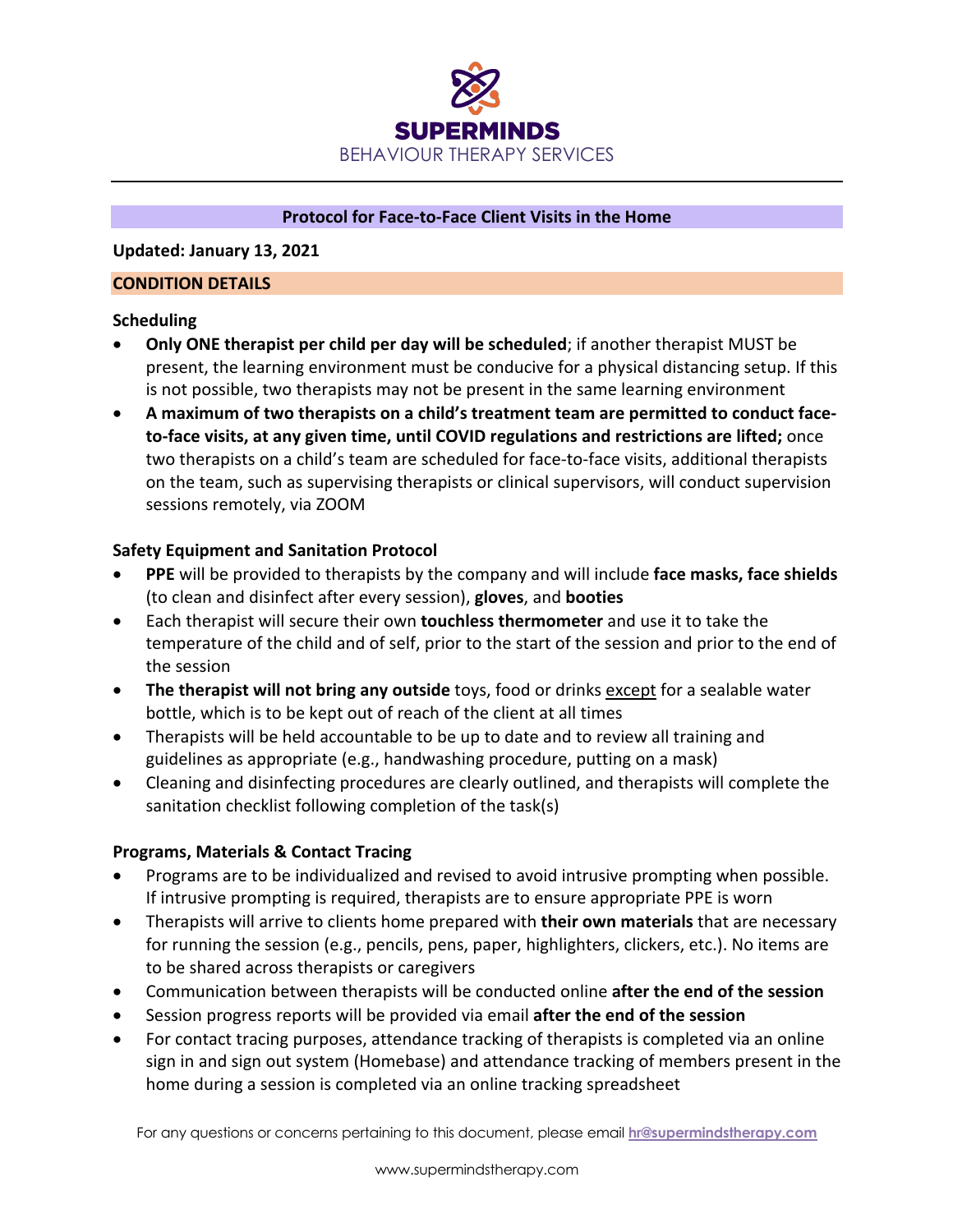

#### **PRIOR TO THE FIRST DAY OF SESSIONS**

- Prior to the start of services, the supervising therapist or clinical supervisor will conduct an environmental assessment of the family home, **noting any changes that are necessary to ensure safety of both client and therapists**. Items that cannot be sanitized (e.g., area rugs, stuffed toys) will be removed from the environment when possible
- Access to a play space within the learning area will be required. **The environment is not to be altered without approval of the supervising therapist/clinical supervisor.**
- For the safety of children and therapists, children must have a dedicated learning area, away from high-traffic areas in the home

## **MEETINGS WITH PARENTS/CAREGIVERS**

#### **Clinical Meetings**

- All clinical meetings with caregivers (e.g., behaviour plans, progress summaries) will be conducted via video conference or phone call
- If the caregivers have updates or information they need to share during a session, they are encouraged to phone or e-mail the Supervising Therapist or Clinical Supervisor. If the information is pertinent to the session, the Supervising Therapist or Clinical Supervisor will contact the instructor therapist and update them as necessary

## **Parent/Caregiver In-Session Training**

- For learning and generalization purposes, we always encourage parent/caregiver integration and training in all our sessions, but in light of COVID, and in keeping with provincial and ministry guidelines, the following protocol must be followed:
	- o Observation sessions are **reserved to one parent/caregiver** only and only the preapproved parent/caregiver may be present for the observation session
	- o Parent/caregiver **must wear a max** at all times when in close proximity to the therapist or therapist area, and must position themselves at **minimum 2m/6 feet apart**
	- o **Parents are encouraged to utilize cameras for observing sessions to minimize contact**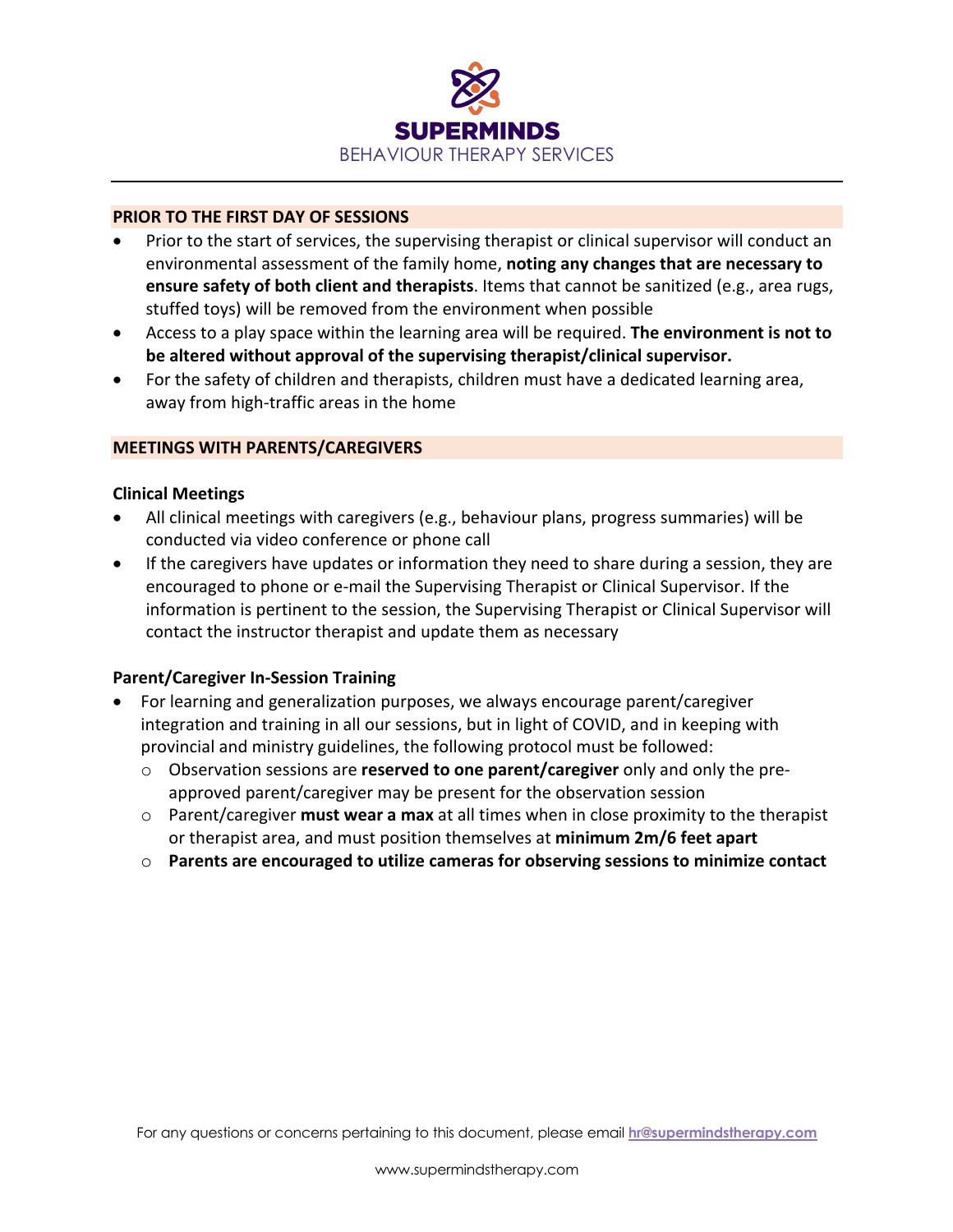

#### **SESSION GUIDELINES**

## **STEP 1: Before leaving their home, the therapist will…**

- **Call or text message the parent/caregiver** to conduct a screening with the family
- Perform a **self-assessment** and provide their supervising therapist/clinical supervisor with an attestation statement (e.g., "I attest that I have cleared the public health screening provided to me by Superminds)

## **STEP 2: Upon arrival and entering the home,**

- The therapist will **call the parent/caregiver** to notify them that they are present and ready to enter the home
- The therapist will then exit their car, **perform hand hygiene, secure their mask and perform hand hygiene again**. *Remaining PPE will be put on in the home to ensure privacy of client and family*
- The parent/caregiver that opens the door for the therapist must be wearing a mask. *The therapist is not to enter the home if the caregiver is not wearing a mask*
- The parent/caregiver will then move back to allow therapist in, while maintaining physical distancing and will close the door once the therapist has removed their shoes and left the area. Therapist will **proceed to the learning area immediately** and **put on remaining PPE**

## **STEP 4: Before starting the session**

- The parent/caregiver will bring their child to wash their hands
- The therapist will clean and disinfecting the learning area (e.g., hard surface wipes, sanitizing toys as required) and will **change gloves after any cleaning and disinfecting**
- The therapist will alert the parent/caregiver that they are ready to start the session; the parent/caregiver will **bring the child to the learning area** but **will not enter the learning area** (i.e., maintaining at least 2m/6ft from the area)
- Once the child has entered the area and a safe transfer has been made
	- o The parent/caregiver is to retreat to another area of the home and **only return to the area** for pick-up of their child, an emergency situation (e.g., washroom, injury), or for an observation if one was pre-booked
	- o The therapist will use a touchless thermometer to take **the temperature of the child and of self,** and record it on a temperature log

## **STEP 5: During the session**

• The therapist is to avoid touching any surfaces outside of the therapy area as much as possible (e.g., door handles, railings, etc.)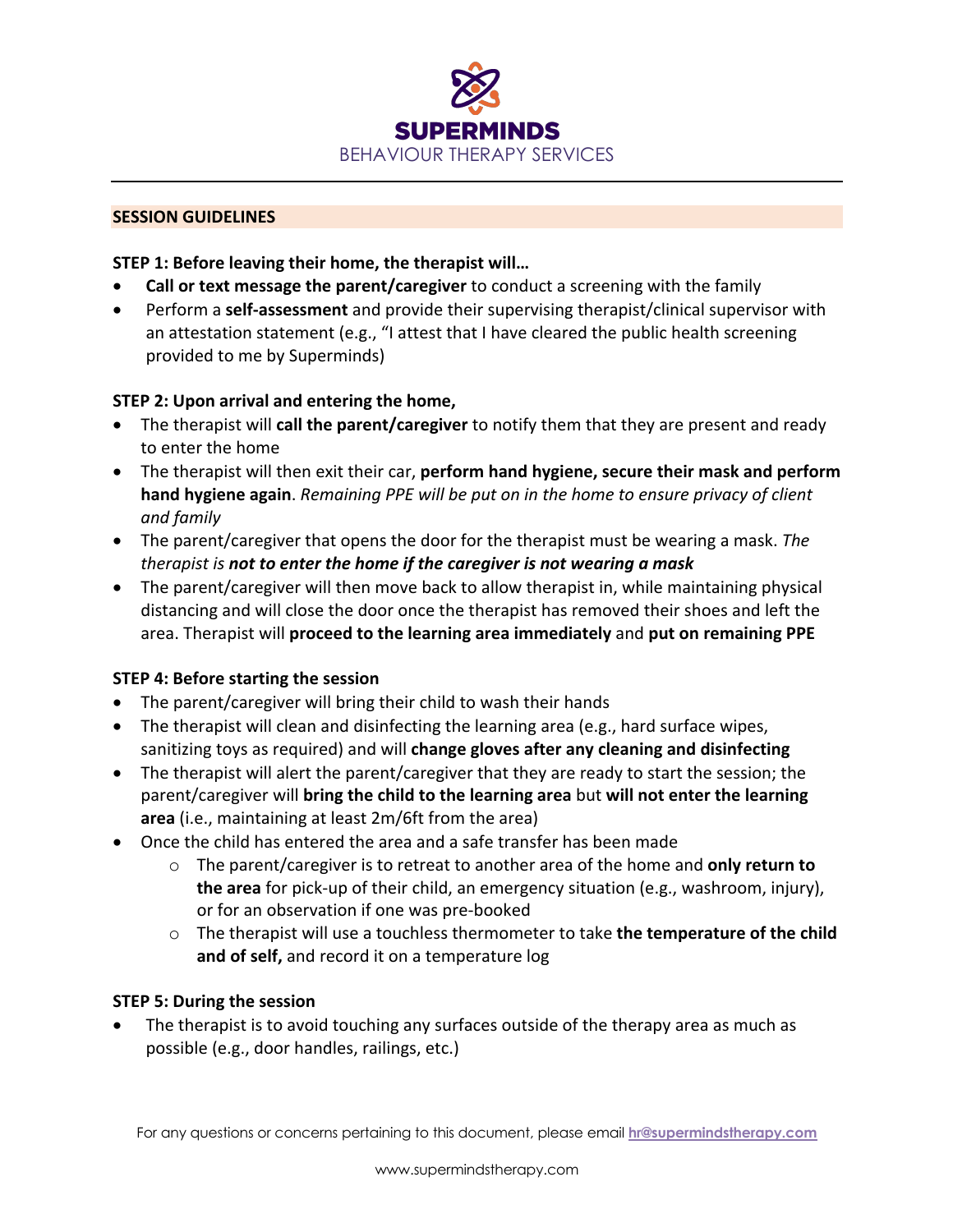

- **Edibles are to be avoided** when possible as reinforcers for the child. If edibles are required, the parent/caregiver will be asked to prepare them prior to sessions (e.g. cut them up, put them in containers) and place them in an open container. Therapists are to use gloves at all times when handling food and will continue to pair the edible reinforcers with tangible items and social praise in attempt to fade edible reinforcers
- For any instances in which the child touches his/her face, nose, mouth, eyes and/or ears, the child is to wash his/her hands or use the provided hand sanitizer. *If this requires physical assistance, therapist is to wear gloves and all other required PPE or have the parent/caregiver wash their child's hands*
- Therapist is to **place any soiled items for sanitization** (e.g., toy that was put in the mouth) in a dedicated bin. Therapist will clean and disinfect at the end of session
- When possible, therapists are to **avoid use of the washroom** in the home but may use if necessary. If used, the therapist must clean and disinfect the area immediately and inform the parent/caregiver that they have used the bathroom
- If at **ANY** time the client begins to show **symptoms of COVID-19**, session is to be **terminated immediately**. The therapist will inform the caregivers and encourage them to call their public health unit. Therapist is to notify the senior staff immediately (supervising therapist, clinical supervisor and HR)

## **STEP 6: Exiting the home, and after**

- **5 minutes prior to the end** of the session,
	- o the therapist will use a touchless thermometer to take **the temperature of the child and of self,** and record it on a temperature log
	- o The parent/caregiver will return to the learning area to pick up the child**;**  parent/caregiver must be wearing a mask and avoid entering the learning area
- Once the child has been safely transferred to the parent/caregiver,
	- $\circ$  Parent/caregiver will have their child wash or sanitize their hands immediately
	- o Therapist will perform hand sanitization, begin environment cleaning and disinfecting protocols (e.g., hard surface wipe, sanitizing toys, sanitizing thermometer, etc.) and then perform hand sanitization again
	- o The therapist will remove PPE and place all items (except face shield and face mask) in a sealed container or bag. Therapist will remove face shield and clean and disinfect for next use. The therapist is required to bring soiled PPE with them and dispose of safely (e.g., garbage outside of therapist's home).
- The therapist will notify the parent/caregiver when they are ready to leave the home and the parent/caregiver will proceed to the door, open the door for the therapist while maintaining physical distancing, and close the door after the therapist has left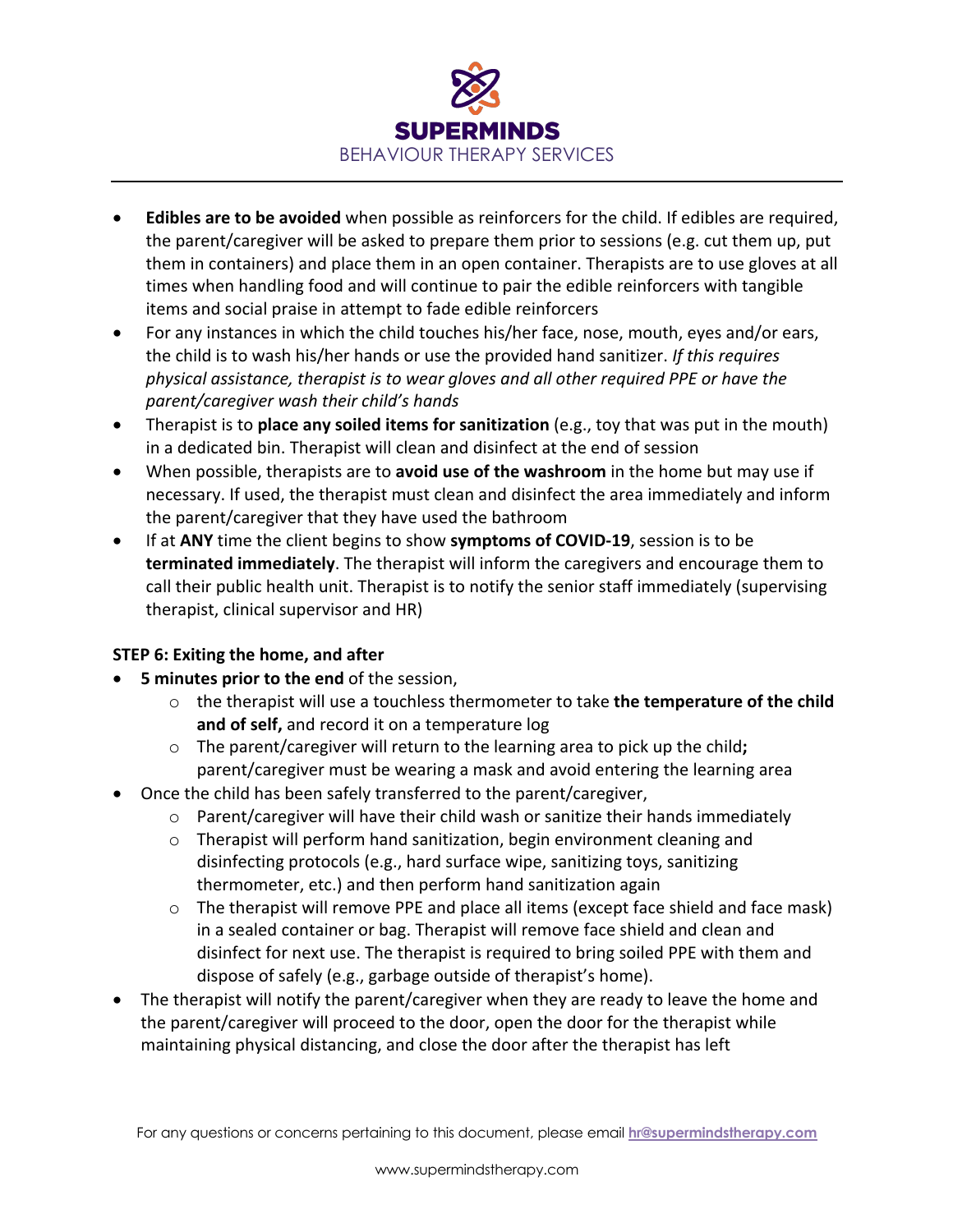

- The therapist will remove any outstanding PPE, discard it appropriately, and then perform hand hygiene. *Masks are to be used one time only*.
- The therapist will then
	- o Update the online document to of anyone who was present in the home
	- o Send a progress report about the session to the family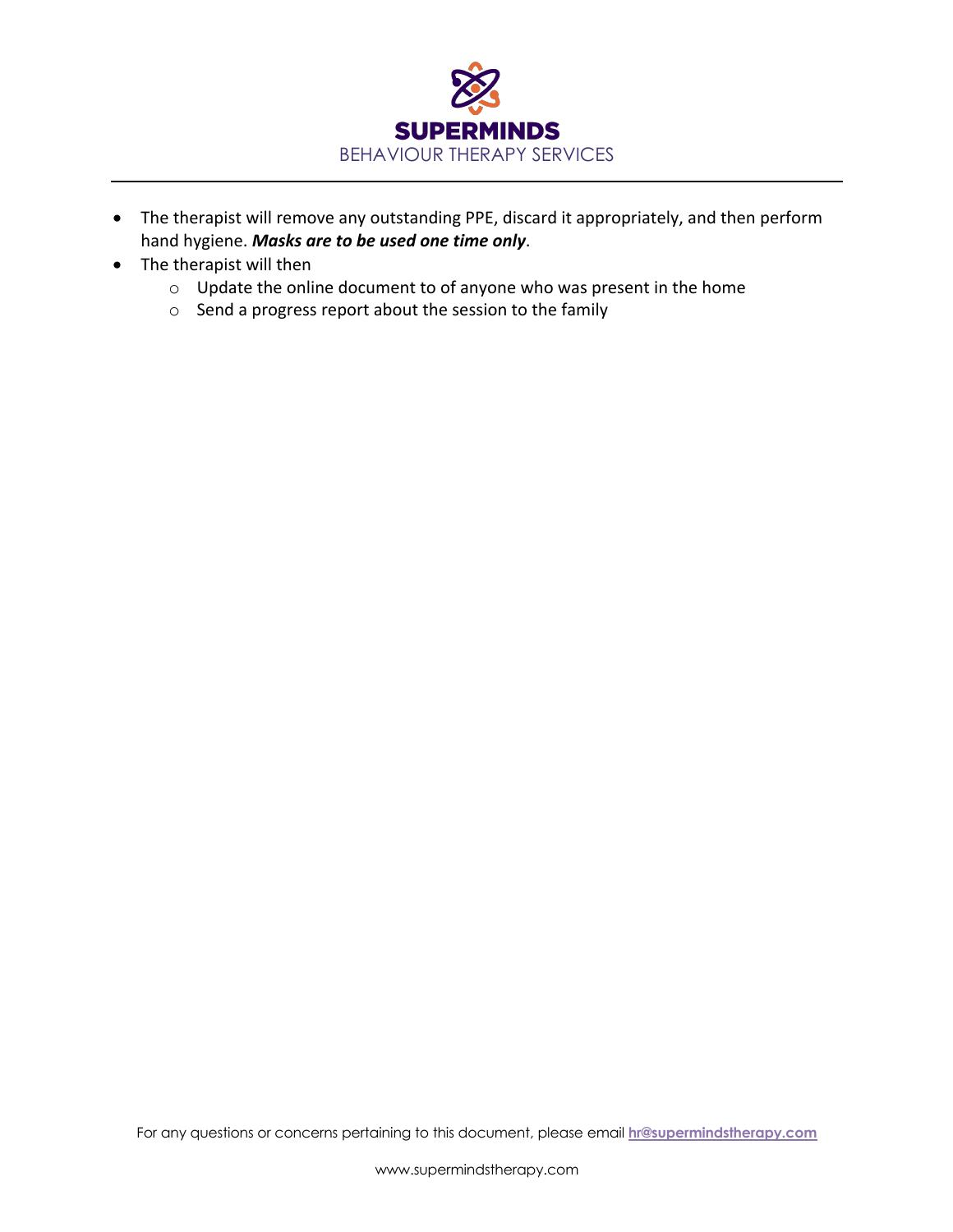

# **SELF-ASSESSMENT TOOL (for staff)**

Out of an abundance of caution and to keep our staff and patients safe during the COVID-19 evolving situation, we are taking additional precautionary steps by screening our staff. The employer and staff member have a shared accountability for the success of the screening process.

**By reporting to your assignment, you are hereby declaring that you are fit to work (free of fever and any COVID-19 related symptoms) at the beginning of each shift.**

If you are exhibiting fever (>37.8) OR any new/worsening Covid-19 like symptoms (e.g. cough, shortness of breath, sore throat, runny nose or sneezing, nasal congestion, difficulty swallowing, new olfactory or taste disorder(s), nausea/vomiting, diarrhea, abdominal pain) OR clinical/radiological evidence of pneumonia, do NOT hold your session, and follow call in sick protocol.

#### **Are you currently experiencing any of the following symptoms?**

| Fever (feeling hot to the touch, a temperature of 37.8 degrees Celsius or higher)                   |
|-----------------------------------------------------------------------------------------------------|
| Chills                                                                                              |
| Cough that's new or worsening (continuous, more than usual)                                         |
| Shortness of breath (out of breath, unable to breathe deeply)                                       |
| Sore throat                                                                                         |
| Difficulty swallowing                                                                               |
| Runny nose (not related to seasonal allergies or other known causes or conditions)                  |
| Stuffy or congested nose (not related to seasonal allergies or other known causes or conditions)    |
| Lost sense of taste or smell                                                                        |
| Pink eye(conjunctivitis)                                                                            |
| Digestive issues like nausea/vomiting, diarrhea, stomach pain (not related to other known causes or |
| conditions)                                                                                         |
| Clinical/radiological evidence of pneumonia                                                         |
| Have you travelled to an impacted area in the last 14 days?                                         |
| None of the above                                                                                   |

#### **Next Steps:**

- $\circ$  If you answered 'yes' to any of the above questions you are NOT clear to enter the home of the child as scheduled. Please remain at home, connect with your clinical supervisor and follow call in sick protocol
- $\circ$  If you are clear to proceed to the home of the child, please submit your attestation statement to you clinical supervisor via email before proceeding to the home of the child